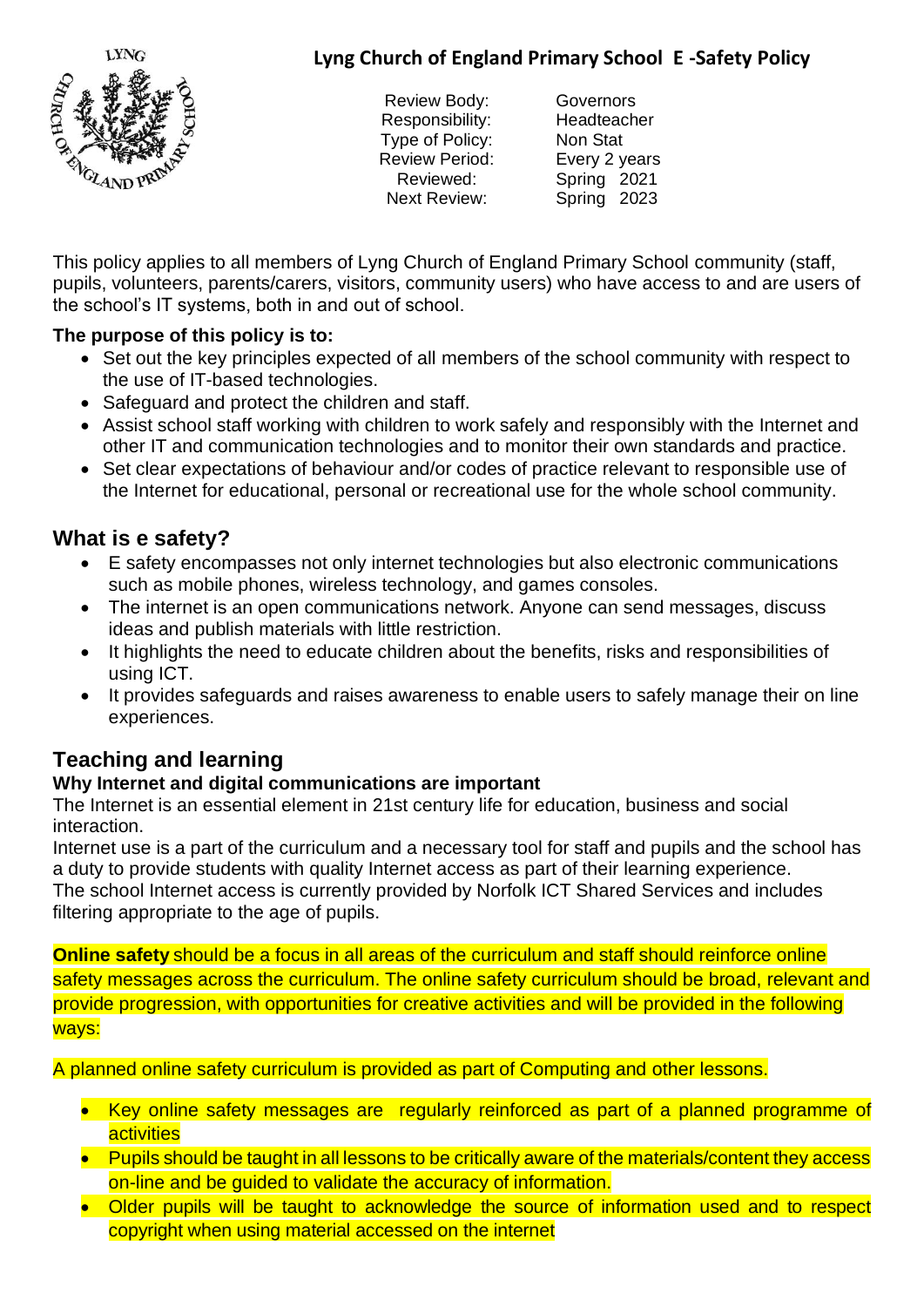- Pupils should be helped to understand the need for Acceptable Use agreement and encouraged to adopt safe and responsible use both within and outside school.
- Staff should act as good role models in their use of digital technologies, the internet and mobile **devices**
- In lessons where internet use is pre-planned, it is best practice that pupils should be guided to sites checked as suitable for their use and that processes are in place for dealing with any unsuitable material that is found in internet searches.
- Where pupils are allowed to freely search the internet, staff should be vigilant in monitoring the content of the websites the pupils visit.
- It is accepted that from time to time, for good educational reasons, pupils may need to research topics (e.g. racism) that would normally result in internet searches being blocked. In such a situation, staff can request that the Technical Staff (or other relevant designated person) can temporarily remove those sites from the filtered list for the period of study. Any request to do so, should be recorded, with clear reasons for the need given to the headteacher.

## **At Lyng CE Primary School:**

- Pupils will be taught what Internet use is acceptable and what is not and given clear objectives for Internet use.
- Pupils will be educated in the effective use of the Internet
- Pupils will be shown how to publish and present information appropriately to a wider audience.

## **Pupils will be taught how to evaluate Internet content**

- The school will seek to ensure that the use of Internet derived materials by staff and by pupils complies with copyright law.
- Pupils will be taught to be critically aware of the materials they read
- Pupils will be taught research skills and the need to avoid plagiarism and uphold copyright **regulations**
- In lessons where internet use is pre-planned students/pupils should be guided to sites checked as suitable for their use and that processes are in place for dealing with any unsuitable material that is found in internet searches
- Pupils will be taught how to report unpleasant Internet content e.g. When in school and at home using the CEOP Report Abuse icon or Hector Protector.

# **Managing Internet Access and Network Management**

#### **Information system security**

- School ICT systems security will be reviewed and updated regularly by the school's technician
- Virus protection will be updated regularly by the school's technician
- Security strategies will be discussed with the IT provider
- The school makes use of encryption for staff equipment uses individual log-ins for all users
- The school has secure offsite daily back-up of school data (admin and curriculum).

To ensure the network is used safely, this school:

- Ensures staff read and sign that they have understood the school's E Safety Policy.
- Provides pupils with a password which gives them access to the Internet and other resources.
- Makes clear that no one should log on as another user.
- Makes clear that pupils should never be allowed to log-on using teacher and staff logins;
- Has set-up the network with a shared work area for pupils and one for staff. Staff and pupils are shown how to save work and access work from these areas;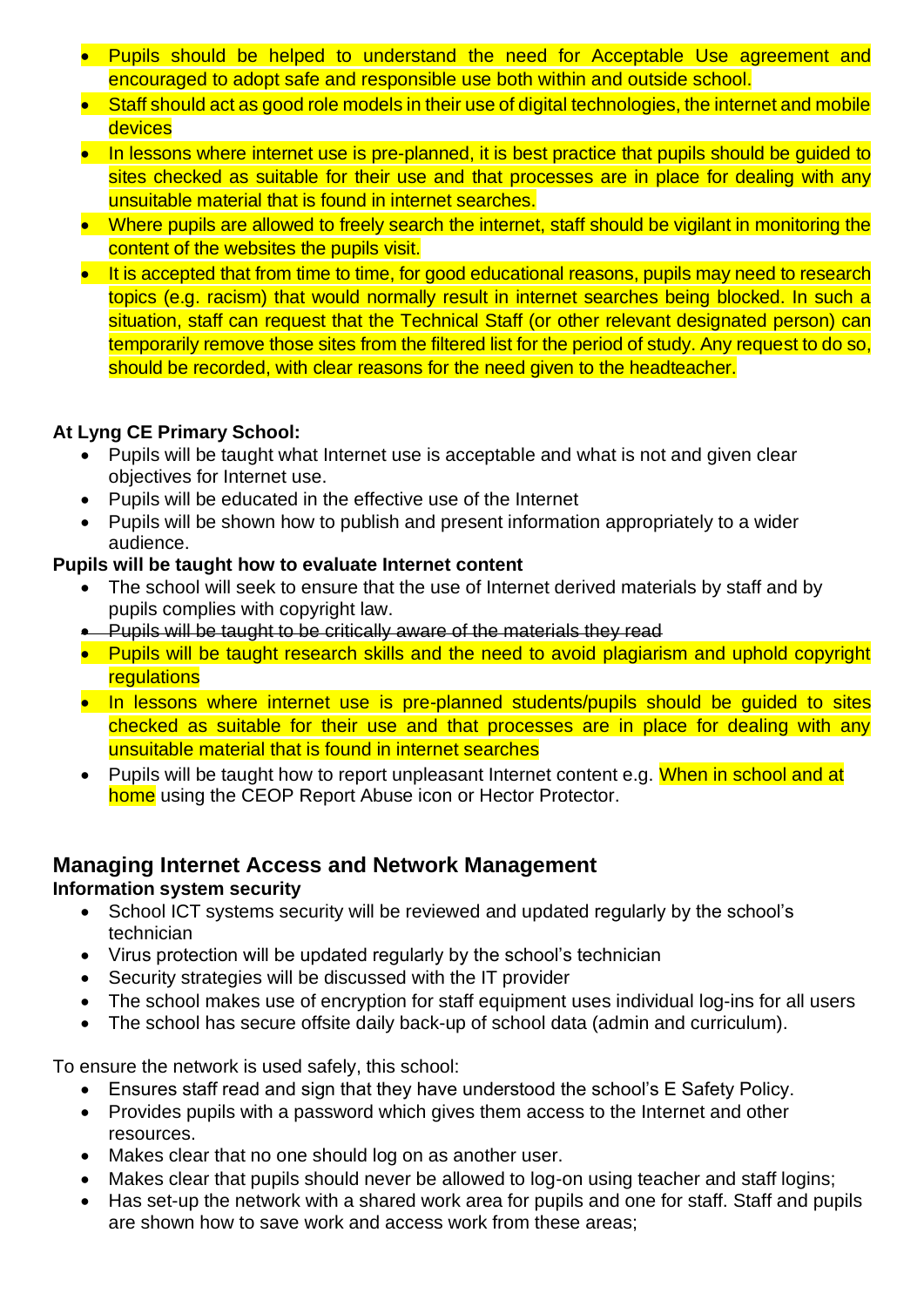- Requires all users to log off when they have finished working or are leaving the computer unattended.
- Ensures all equipment owned by the school and/or connected to the network has up to date virus protection;
- Makes clear that staff are responsible for ensuring that any computer or laptop loaned to them by the school, is used only to support their professional responsibilities.
- Ensures that access to the school's network from remote locations by staff is restricted.
- Does not allow any outside Agencies to access our network remotely except where there is a clear professional need and then access is restricted and is only through approved systems
- Uses secure data transfer; this includes DfE secure website for all CTF files sent to other schools
- Has wireless network secured to appropriate standards suitable for educational use
- Has IT and communications systems installed professionally.
- Maintains equipment to ensure Health and Safety is followed

#### **Managing filtering**

- The school will work in partnership with Norfolk Children's Services to ensure systems to protect pupils are reviewed and improved.
- If staff or pupils come across unsuitable on-line materials, the site must be reported to the nominated member of staff. school's IT technician
- The school will ensure that regular checks are made to ensure that the filtering methods selected are appropriate, effective and reasonable.

#### •

### **Passwords**

- Internet and network access is through a unique username and password.
- This school makes it clear that staff and pupils must always keep their passwords private, must not share with others.
- If a password is compromised the school should be notified immediately.
- All staff have their own unique username and private passwords to access school systems.
- Staff are responsible for keeping their password(s) private.

## **E-mail**

- The school provides staff with an NCC email account for their professional use
- Staff may only use their Norfolk Schools email for any school related communication. Personal emails must not be used.
- Pupils may only use approved e-mail accounts on the school system.
- Incoming e-mail should be treated as suspicious and attachments not opened unless the author is known.
- Pupils must immediately tell a teacher if they receive offensive e-mail
- Pupils will be taught not to reveal personal details of themselves or others in e-mail communication, or arrange to meet anyone without specific permission, and of the dangers associated with such behaviour.
- Staff to pupil email communication is through approved school email systems (class email/ pupil school email online system such a) when it is required, such as for remote learning.
- The school will consider how e-mail from pupils to external bodies is presented and controlled.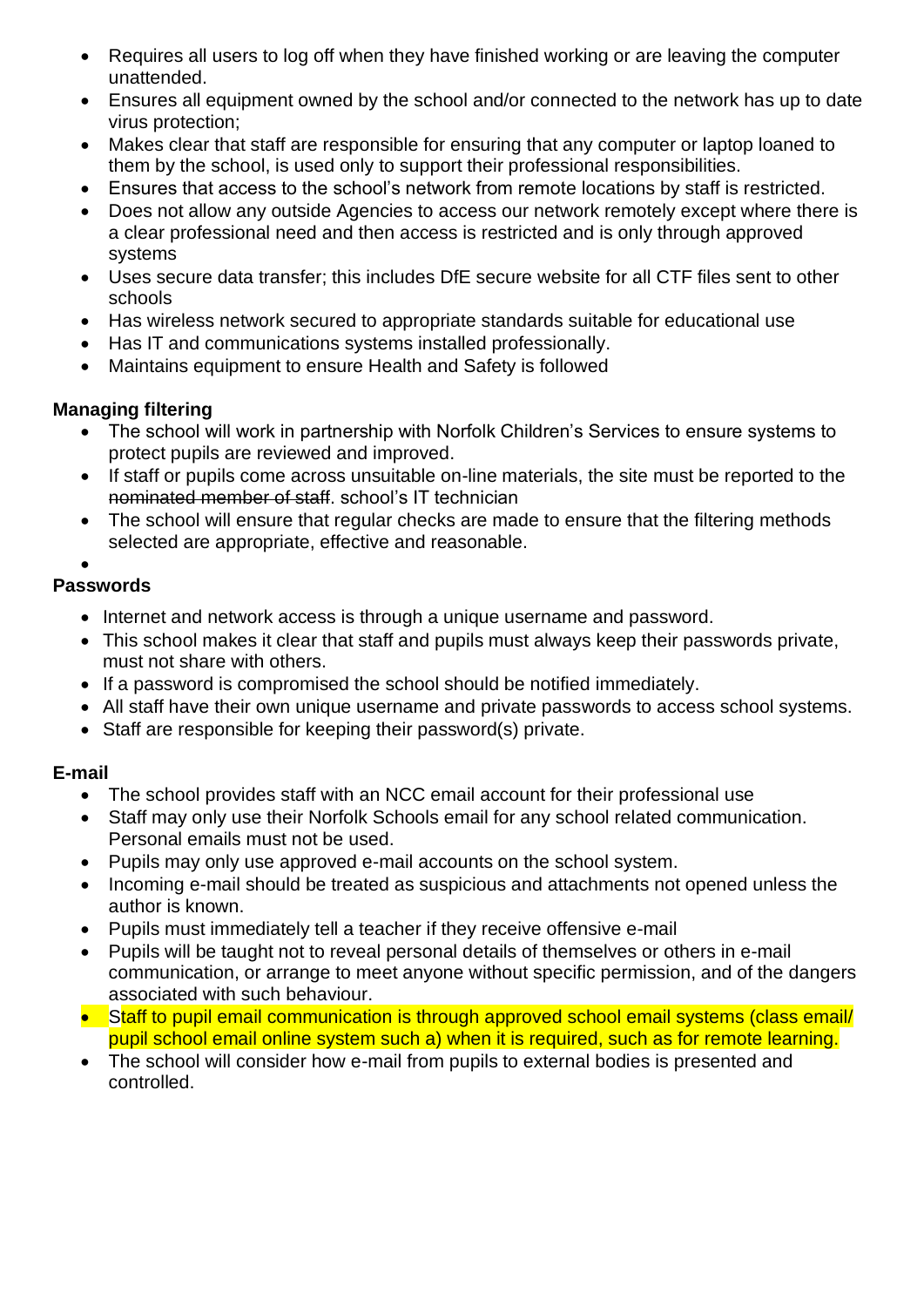### **Published content and the school web site**

- The contact details on the Website should be the school address, email and telephone number. Staff or pupils personal information will not be published.
- The Head teacher will take overall editorial responsibility and ensure that content is accurate and appropriate.

### **Digital images and video**

- We gain parental/carer permission for use of digital photographs or video involving their child as part of the school agreement form when their daughter/son joins the school and annually thereafter. This includes publication on the school website, prospectus or other high profile use, such as media publications.
- We do not identify pupils in online photographic materials or include the full names of pupils in the credits of any published school produced video materials.
- Only school resources are to be used for recording / photographs of pupils. Mobile phones/personal equipment should not be used.
- The school blocks/filter access to social networking sites unless there is a specific approved educational purpose.

### **Social networking and personal publishing**

School staff will ensure that in private use:

- No reference should be made in social media to pupils, parents/carers or school staff
- School staff should not be online friends with any pupil.
- They do not engage in online discussion on personal matters relating to members of the school community;
- Personal opinions should not be attributed to the school or local authority and personal opinions must not compromise the professional role of the staff member, nor bring the school into disrepute
- Security settings on personal social media profiles are regularly checked to minimise risk of loss of personal information.

Pupils:

- Pupils are required to sign and follow our pupil Acceptable Use Agreement.
- Pupils do not currently have access to social networking sites at school, but are taught about social networking, acceptable behaviours and how to report misuse, intimidation or abuse through our online safety curriculum work.
- They will be advised never to give out personal information of any kind which may identify them, anybody else or their location.
- Pupils and their parents/ carers will be advised on the safe use of social network spaces, including age limits for such sites

Parents:

- Parents are reminded about social networking risks and protocols through our parental Acceptable Use Agreement and additional communications materials when required.
- Are reminded that they need to ask permission before uploading photographs, videos or any other information about other people.

## **Managing videoconferencing**

- Any videoconferencing will take place in the structured context of lessons at this school.
- Videoconferencing will be appropriately supervised for the pupils' age.

#### **Mobile devices**

• Mobile devices brought in to school are the responsibility of the device owner. The school accepts no responsibility for the loss, theft or damage of personally-owned mobile devices.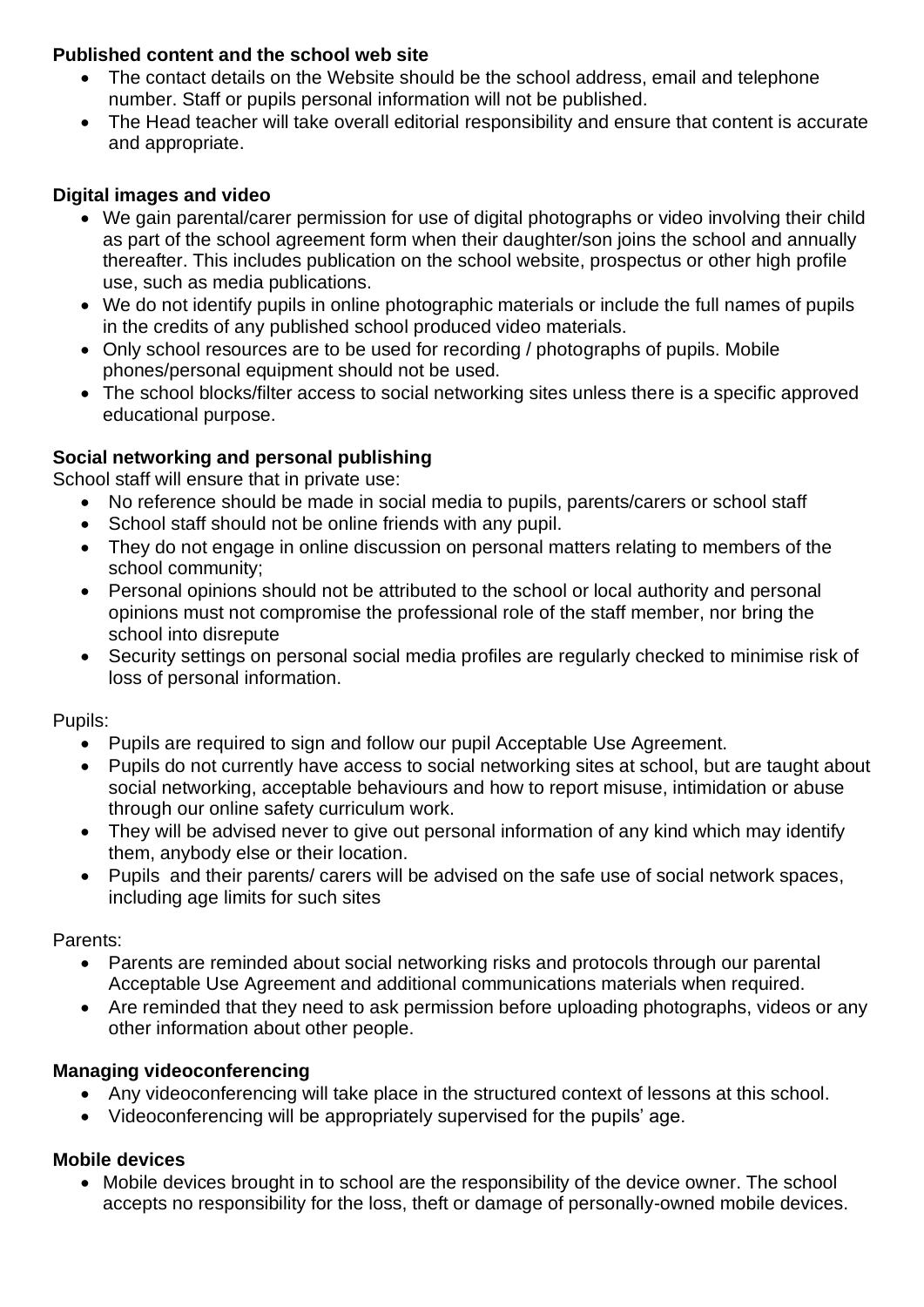- No pupil should bring his/ her mobile phone or personally-owned device into school. Any device brought into school will be kept in the school office until the end of the school day. The parent/ carer will be informed.
- If a pupil needs to contact his or her parents /carers, they will be allowed to use a school phone. Parents are to contact their child via the school office.
- All visitors are requested to keep mobile devices switched off/on silent.
- The recording of images, video and audio on any personal mobile device by parents or visitors is not permitted, except where it has been explicitly agreed in advance by the Headteacher. Such authorised use is to be recorded. All mobile device use is to be open to monitoring scrutiny and the Headteacher is able to withdraw or restrict authorisation for use at any time, if it is deemed necessary.
- When parents/ carers wish to use a device to record their own child at an event, this is acceptable providing: the Headteacher has given permission *and* no other person/ people are included in the images.
- Staff members are discouraged from using mobile phones during school hours. However, if necessary, they may use their phones during school break times when there are no pupils present. If a staff member is expecting an urgent personal call they may seek specific permission from the Headteacher to use their phone at other than their break times or to take the call on the office phone.
- Staff are not to use personally-owned devices, such as mobile phones or cameras, to take photos or videos of pupils and will only use work-provided equipment for this purpose.
- Staff are not to use personal devices for professional purposes, such as contacting parents. All contact should be through the school's communication systems via the office.
- Staff will be issued with a school phone where contact with pupils, parents/carers is required during off-site activities. In an emergency where a staff member doesn't have access to a school-owned device, they should use their own device and contact the school
- School mobile phones and associated cameras will only be used during lessons or formal school time as part of curriculum activity.
- Pupils will be provided with school mobile devices to use in specific learning activities under the supervision of a member of staff.
- The sending of abusive, offensive or inappropriate material is not permitted.

## **Protecting personal data**

Personal data will be recorded, processed, transferred and made available according to the GDPR regulations 2018

# **Policy Decisions**

#### **Authorising Internet access**

- All staff must read and sign the relevant 'Acceptable Use Agreement' before using school IT resources.
- Parents will be asked to sign and return a consent form.
- Pupils must agree to comply with the Responsible Internet Use statement before being granted Internet access**.**
- Any person not directly employed by the school will be asked to sign an 'acceptable use of school IT resources' form before being allowed to access the Internet on the school site.
- The school will maintain a current record of any staff and pupils who are refused granted access to school IT systems.